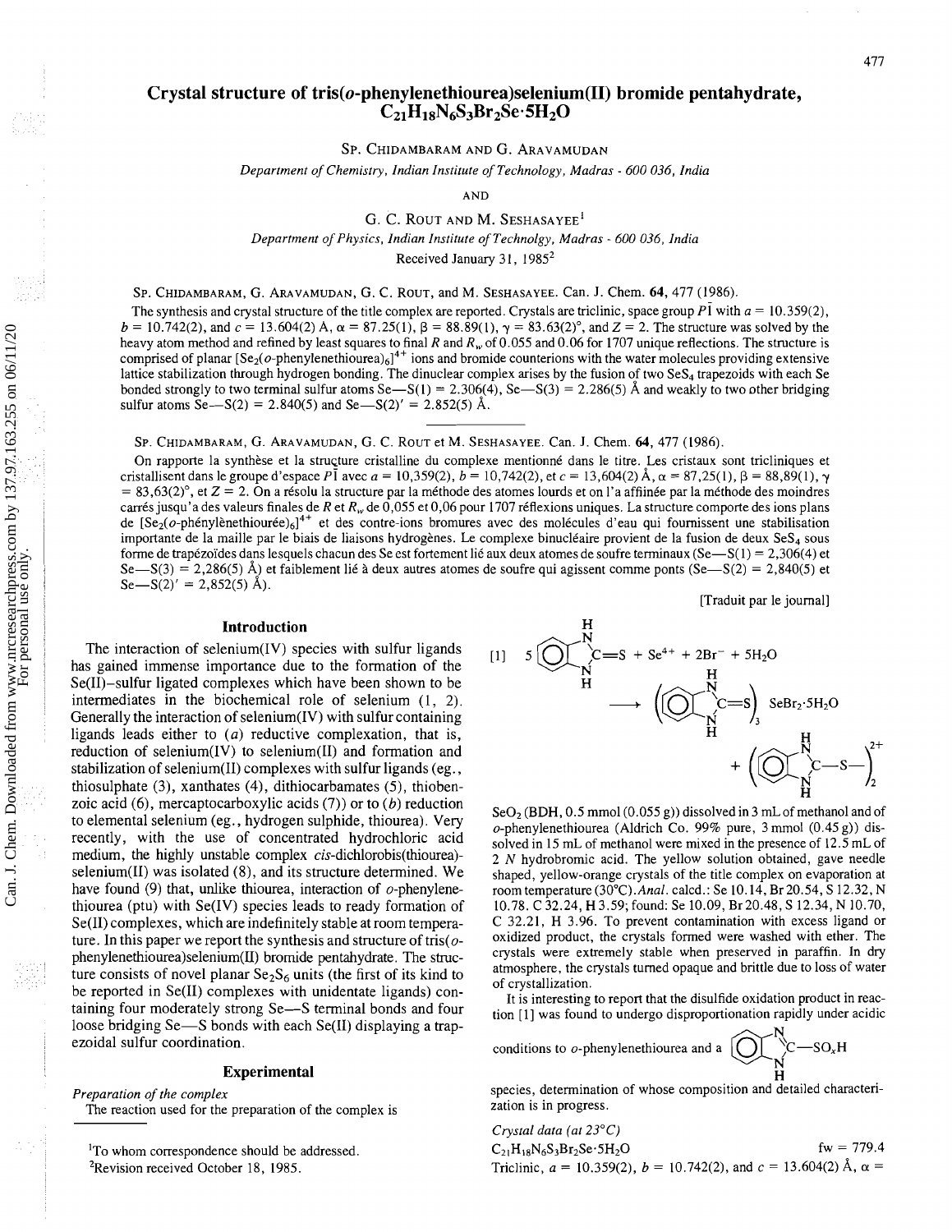87.25(1),  $\beta$  = 88.89(1),  $\gamma$  = 83.63(2)°,  $V = 1502.6 \text{ Å}^3$ . Space group  $p_1Z = 2$ ,  $F(000) = 919.99$ ,  $D_x = 1.72$  Mg m<sup>-3</sup>,  $\mu(MoK_0) = 4.11$ mm<sup>-1</sup>. Preliminary cell constants were obtained from Weissenberg photographs and a crystal of size  $0.42 \times 0.25 \times 0.22$  mm was mounted on a Enraf-Nonius CAD 4 diffractometer. Graphite monochromated  $MoK_{\alpha}(\lambda = 0.71069 \text{ Å})$  radiation was used. Lattice parameters were determined by least-squares refinement of  $\theta$  values of 25 high angle reflections. The intensity data were collected by  $\omega$ -20 scan technique with scan interval  $\Delta \omega = (0.80 + 0.35 \tan \theta)$ <sup>o</sup>, extended by 25% on both sides for background measurements. Two check reflections (426 and  $06\bar{1}$ ) recorded at the end of every hour of data collection time, showed no significant variation in intensity. A total of 5763 reflections were collected in the range of  $2 < \theta < 25^{\circ}$  (*h*, 0–12; *k*, -12–12; 1, -16–16). The 1707 reflections with  $I > 3\sigma(I)$  formed a unique set.  $R_{int}$  equalled 0.01 after merging 123 reflections. No correction was made for absorption.

The SHELX-76 program (10) was used for all the computations done in solving the structure. Se and Br atoms were located from a Patterson map and the rest of the structure from Fourier maps. The function minimized in full matrix least-squares refinement was  $\Sigma \omega(\Delta F)^2$ . All but seven of the hydrogen atoms appeared in the final difference Fourier maps and were refined isotropically. Maximum peak height in the final difference Fourier map was  $0.73$  e  $\AA^{-3}$ , maximum and average shift/esd in all non-hydrogen atom parameters were 1.615 and 0.022 in the final refinement cycle. Convergence was reached at  $R = 0.055$  and  $R_w = 0.06$  where w (the weighting scheme used) =  $1/(\sigma^2(F_o) + 0.0599|F_o|^2)$ .

Though the crystal used was of good quality as shown by the photographs and reflection profiles, only 30% of the possible reflections were observed, indicating that the diffractometer alignment should have been better, which would have yielded better quality data. This is also reflected in the large shift/esd in refinement, the data/parameter ratio being only 4.0.

Atomic scattering factors for non-hydrogen atoms, hydrogen atoms, and anomalous scattering factors are taken from refs. 11, 12, and 13, respectively.

The final positions are given in Table 1. Table 2 contains the bonding parameters in the structure. Fig. 1 was drawn using the ORTEP (14) program<sup>3</sup>.

## **Results and discussion**

Crystals of Se(ptu)<sub>3</sub>Br<sub>2</sub>.5H<sub>2</sub>O are yellow-orange in colour, this being attributed to typical charge transfer bands. The compound is stable as such or when suspended in  $2 N$  hydrobromic acid, but undergoes an immediate self-redox decomposition to Se and an oxidized product of the ligand when immersed in alkaline solution. The infrared spectrum of the complex does not have distinctive differences from that of the ligand which would enable positive conclusions regarding the coordination behaviour of the ptu ligand in the complex.

Figure 1 shows the ORTEP picture of the molecule. Only half of the centrosymmetrical  $[Se_2(ptu)_6]^{4+}$  unit is featured in full. Additionally, the selenium and three sulfur atoms belonging to the other half are also shown for reasons of clarity. The structure is made up of an  $[Se_2(\text{ptu})_6]^{4+}$  cation, bromide counterions, and five water molecules of crystallization. In each cation, selenium, the soft acid site, is bonded to four phenylenethiourea ligands exclusively through sulfur atoms, the soft base site. The dinuclear complex arises by the fusion of two  $SeS<sub>4</sub>$  trapezoids with each selenium bonded strongly to two terminal sulfur atoms Se-S(1) = 2.306(4), Se-S(3) = 2.286(5) Å and

TABLE 1. The fractional atomic coordinates  $(\times 10^4)$  and equivalent thermal parameters  $(\times 10^3 \text{ Å}^2)$  of nonhydrogen atoms

| Atoms | X           | Υ        | Z          | $U_{\rm eq}$ |
|-------|-------------|----------|------------|--------------|
| Se    | 314(1)      | 6884(2)  | 4733(1)    | 36(1)        |
| Br(1) | 3227(3)     | 373(3)   | 7944(2)    | 116(1)       |
| Br(2) | $-2208(2)$  | 4556(2)  | 2614(2)    | 83(1)        |
| S(1)  | $-1142(4)$  | 8672(4)  | 4721(3)    | 48(2)        |
| S(2)  | 1825(4)     | 4509(4)  | 4807(3)    | 44(1)        |
| S(3)  | 2148(4)     | 7833(4)  | 4383(3)    | 45(1)        |
| C(1)  | $-1336(17)$ | 8785(13) | 5999(12)   | 44(6)        |
| N(1)  | $-2517(14)$ | 8856(13) | 6434(11)   | 51(6)        |
| N(2)  | $-379(14)$  | 8914(12) | 6661(10)   | 42(5)        |
| C(11) | $-2288(18)$ | 8990(15) | 7439(14)   | 45(7)        |
| C(12) | $-1020(16)$ | 9021(15) | 7580(12)   | 47(6)        |
| C(13) | $-437(21)$  | 9136(17) | 8507(14)   | 62(8)        |
| C(14) | $-1337(23)$ | 9202(19) | 9280(15)   | 65(9)        |
| C(15) | $-2645(24)$ | 9168(20) | 9171(15)   | 72(9)        |
| C(16) | $-3244(22)$ | 9082(17) | 8250(16)   | 71(8)        |
| C(2)  | 1976(17)    | 4425(16) | 3548(12)   | 41(6)        |
| N(3)  | 3110(12)    | 4456(13) | 3046(10)   | 37(5)        |
| N(4)  | 1018(12)    | 4244(12) | 2918(9)    | 32(4)        |
| C(21) | 2905(18)    | 4336(15) | 2051(14)   | 46(7)        |
| C(22) | 1579(16)    | 4253(14) | 1962(13)   | 39(6)        |
| C(23) | 980(20)     | 4114(17) | 1043(11)   | 55(7)        |
| C(24) | 1849(21)    | 4107(19) | 228(13)    | 58(8)        |
| C(25) | 3156(22)    | 4277(18) | 333(14)    | 63(8)        |
| C(26) | 3707(18)    | 4363(17) | 1247(15)   | 56(7)        |
| C(3)  | 2346(16)    | 7685(15) | 3103(11)   | 42(6)        |
| N(5)  | 3518(13)    | 7763(13) | 2661(10)   | 50(6)        |
| N(6)  | 1466(13)    | 7525(13) | 2458(10)   | 44(5)        |
| C(31) | 3369(18)    | 7695(16) | 1679(14)   | 44(7)        |
| C(32) | 2132(16)    | 7545(16) | 1508(14)   | 46(6)        |
| C(33) | 1598(20)    | 7443(16) | 575(14)    | 59(7)        |
| C(34) | 2460(22)    | 7492(19) | $-207(15)$ | 58(8)        |
| C(35) | 3744(26)    | 7682(18) | $-46(16)$  | 81(10)       |
| C(36) | 4267(19)    | 7769(17) | 904(15)    | 93(8)        |
| O(1)  | $-4969(15)$ | 8784(21) | 5646(12)   | 136(9)       |
| O(2)  | 2309(16)    | 8322(14) | 6648(12)   | 102(7)       |
| O(3)  | 5293(15)    | 4494(30) | 4079(13)   | 205(15)      |
| O(4)  | 5777(14)    | 7665(18) | 3714(12)   | 120(8)       |
| O(5)  | $-1145(15)$ | 7354(15) | 2218(11)   | 100(7)       |

weakly to two other bridging sulfur atoms  $Se-S(2) = 2.840$ , Se-S(2)' = 2.852 Å. The SeS<sub>4</sub> group is planar to within 0.007 Å. The S—Se—S angles deviate substantially from  $90^\circ$ . The dihedral angle between the two  $SeS<sub>4</sub>$  trapezoids is nearly zero  $(0.03 (20)$ <sup>o</sup>). It is the first time in selenium(II) chemistry that a dimeric structure is reported with monodentate sulphur ligands. A  $[Te_2S_6]^{4+}$  dimer with similar molecular geometry was reported (15) in the compound Te(tu)<sub>3</sub>(HF<sub>2</sub>)<sub>2</sub> (tu = thiourea).

It is interesting to comment on the coordination types of sulfur ligands reported till now around Se(I1). The coordination number is observed to be two (bent) or four (square planar or trapezoidal). In two coordinated  $Se(II)$  complexes, the  $Se-$ S bond lengths are close to the sum of single covalent radii of selenium and sulfur  $(2.11 \text{ Å})$  as reported in refs. 3, 6, 7, 8, 16, and 17. This is because the ligands in these cases are mostly negatively charged and unidentate, and there are only two sulfur ligands bonded to selenium. In  $Se(S_2COCH_3)_2$  (4) xanthate provides four sulfur atoms around the central metal atom selenium, two of these sulfurs (bridging ligands) are quite far from selenium so that their interaction with selenium is very weak, enabling the other thiolatosulfurs to bond strongly. Complexes such as  $Se(S_2CNC_4H_8O_2)_2$  (5) and  $Se[N(Ph_2PS)_2]$ 

<sup>&</sup>lt;sup>3</sup>Anisotropic thermal parameters, bond lengths, and angles of the hydrogen atoms, mean plane calculations, and the structure factor tables may be purchased from the Depository of Unpublished Data, CISTI, National Research Council of Canada, Ottawa, Ont., Canada KIA 0S2.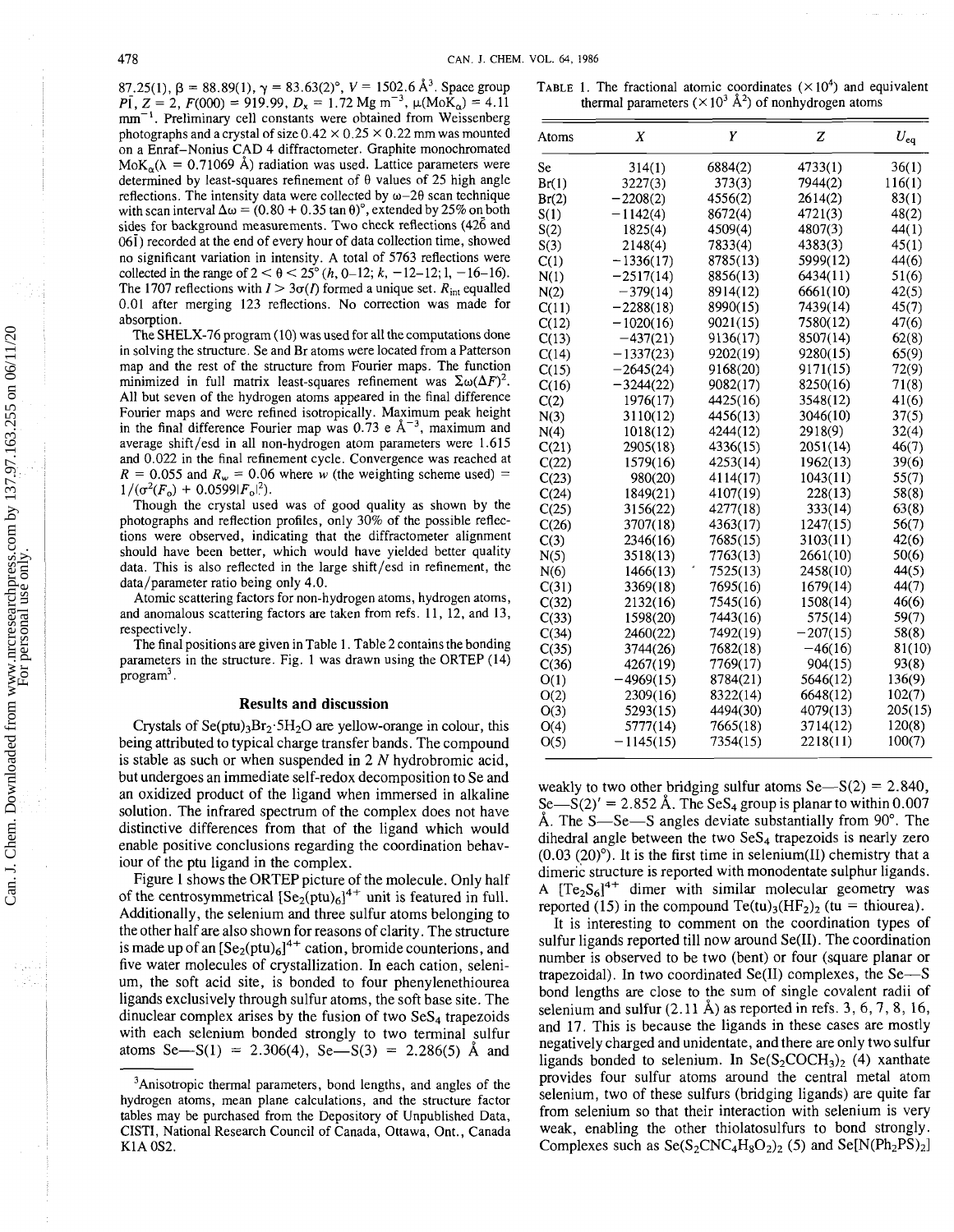TABLE 2. Bond lengths **(A)** and bond angles ("), esd in parentheses

| Atoms                       | Bond length | Atoms                       | Bond length |
|-----------------------------|-------------|-----------------------------|-------------|
| $Se-S(1)$                   | 2.306(4)    | $C(21) - C(22)$             | 1.394(25)   |
| $Se-S(2)$                   | 2.840(4)    | $C(22) - C(23)$             | 1.428(24)   |
| $Se-S(3)$                   | 2.286(5)    | $C(23) - C(24)$             | 1.414(26)   |
| $S(1) - C(1)$               | 1.755(17)   | $C(24) - C(25)$             | 1.397(32)   |
| $C(1) - N(1)$               | 1.345(23)   | $C(25) - C(26)$             | 1.390(29)   |
| $C(1) - N(2)$               | 1.375(23)   | $C(26) - C(21)$             | 1.362(24)   |
| $N(1) - C(11)$              | 1.398(25)   | $C(3)$ —N(5)                | 1.354(21)   |
| $N(2)$ —C(12)               | 1.408(21)   | $C(3)$ —N(6)                | 1.308(21)   |
| $C(11) - C(12)$             | 1.354(25)   | $N(3)$ —C(21)               | 1.389(24)   |
| $C(12) - C(13)$             | 1.425(26)   | $N(4) - C(22)$              | 1.414(21)   |
| $C(13) - C(14)$             | 1.390(29)   | $N(5) - C(31)$              | 1.354(24)   |
| $C(14) - C(15)$             | 1.371(35)   | $N(6) - C(32)$              | 1.454(23)   |
| $C(15) - C(16)$             | 1.420(31)   | $C(31) - C(32)$             | 1.335(26)   |
| $C(16) - C(11)$             | 1.463(29)   | $C(32) - C(33)$             | 1.408(27)   |
| $S(2) - C(2)$               | 1.723(17)   | $C(33) - C(34)$             | 1.378(30)   |
| $C(2)$ —N(3)                | 1.350(21)   | $C(34) - C(35)$             | 1.391(36)   |
| $C(2) - N(4)$               | 1.360(22)   | $C(35) - C(36)$             | 1.422(31)   |
| $S(3) - C(3)$               | 1.762(16)   | $C(36) - C(31)$             | 1.398(27)   |
|                             |             |                             |             |
| Atoms                       | Angle       | Atoms                       | Angle       |
| $S(2)$ —Se—S(3)             | 89.9(2)     | $C(2)$ —N(3)—C(21)          | 110(1)      |
| $S(1)$ —Se—S(2)             | 172.6(2)    | $C(2)$ —N(4)—C(22)          | 107(1)      |
| $S(1)$ —Se—S(3)             | 97.6(2)     | $N(3)$ —C(21)—C(22)         | 106(1)      |
| $S(1)$ —Se—S(2')            | 87.6(2)     | $N(4) - C(22) - C(21)$      | 108(1)      |
| $S(2)$ —Se—S $(2')$         | 85.0(3)     | $C(21) - C(22) - C(23)$     | 123(1)      |
| $S(3)$ -Se- $S(2')$         | 174.8(2)    | $C(22) - C(23) - C(24)$     | 114(1)      |
| $Se-S(1) - C(1)$            | 97.8(7)     | $C(23) - C(24) - C(25)$     | 122(1)      |
| $S(1) - C(1) - N(1)$        | 121(1)      | $C(24) - C(25) - C(26)$     | 122(1)      |
| $S(1)$ —C(1)—N(2)           | 127(1)      | $C(25)$ — $C(26)$ — $C(21)$ | 117(1)      |
| $C(1)$ —N(1)—C(11)          | 106(1)      | $Se-S(3)$ —C(3)             | 102.9(6)    |
| $C(1)$ —N(2)—C(12)          | 105(1)      | $S(3)$ —C(3)—N(5)           | 121(1)      |
| $N(1) - C(11) - C(12)$      | 109(1)      | $S(3)$ —C(3)—N(6)           | 128(1)      |
| $N(2)$ —C(12)—C(11)         | 108(1)      | $N(5)$ —C(31)—C(32)         | 109(1)      |
| $C(11) - C(12) - C(13)$     | 125(1)      | $N(6)$ —C(32)—C(31)         | 107(1)      |
| $C(12)$ — $C(13)$ — $C(14)$ | 113(1)      | $C(31) - C(32) - C(33)$     | 126(1)      |
| $C(13) - C(14) - C(15)$     | 124(2)      | $C(32) - C(33) - C(34)$     | 115(1)      |
| $C(14) - C(15) - C(16)$     | 124(2)      | $C(33) - C(34) - C(35)$     | 120(1)      |
| $C(15)$ — $C(16)$ — $C(11)$ | 113(2)      | $C(34) - C(35) - C(36)$     | 124(1)      |
| $Se-S(2) - C(2)$            | 95(1)       | $C(35) - C(36) - C(31)$     | 115(1)      |
| $S(2)$ —C(2)—N(3)           | 124(1)      | $Se-S(2)'-Se'$              | 95.0(2)     |
| $S(2) - C(2) - N(4)$        | 126(1)      |                             |             |
|                             |             |                             |             |

(18) though arising from bidentate ligands, are structurally very close to the present case, which have two weaker and two stronger bonds in its four coordination leading to a planar trapezoidal structure.  $[Se(ptu)_4]Cl_2·2HCl$  (9) is the only complex so far reported in Se(I1) chemistry which shows a near square planar coordination. In the present case, in which the same sulfur compound features as the ligand, the smaller number of ligands per Se(I1) alters the molecular geometry of  $Ses<sub>4</sub>$  coordination from square planar to trapezoidal and also provides a dimeric  $Se<sub>2</sub>S<sub>6</sub>$  unit. In all the  $SeS<sub>4</sub>$  species the average Se-S bond length is 2.53 Å, showing that the Se-S interactions in these complexes are weaker than in twocoordinated complexes. This can be attributed to the larger number of sulfur atoms around selenium in the tetra-coordinated complexes.

The ptu ligands are planar to within  $0.04$  to  $0.07$  Å. The C-S distances in the ligands are 1.75(2), 1.72(2), and 1.76(2) **A**  showing partial double bond character. The  $C(1)$ —N(1) and C(1)--N(2); C(2)--N(3) and C(2)--N(4); C(3)--N(5) and  $C(3)$ —N(6) pairs show no significant variation in bond lengths, clearly indicating that the ptu ligand in the  $Se(II)$  complex occurs exclusively in thione form with the molecular parameters close to those observed in the structure of the free ptu ligand (19),  $Se(ptu)<sub>4</sub>·Cl<sub>2</sub>·2HCl$  (9), and in tellurium(II) complexes of the ligand (20). The ligand in all these cases is present in the thione form. The other bond parameters in the ligands are normal. The average N-H, C-H, and O-H bond lengths are  $0.88(7)$ ,  $0.91(2)$ , and  $0.83(1)$  Å, respectively.

There are two bromide ions per formula unit. The bromines, water oxygens, and nitrogen atoms of ptu ligand form an extensive hydrogen bonding network. Bromine atoms are well outside the coordination sphere of Se and form hydrogen bonds with six water molecules and one nitrogen atom, with Br...O and Br...N distances in the range of  $3.08(2)-3.33(2)$  and  $3.35(1)$  Å, respectively. The angles Br...H—O are in between 157 and 175 $^{\circ}$  and the Br...H—N angle is 128 $^{\circ}$ . Also oxygen